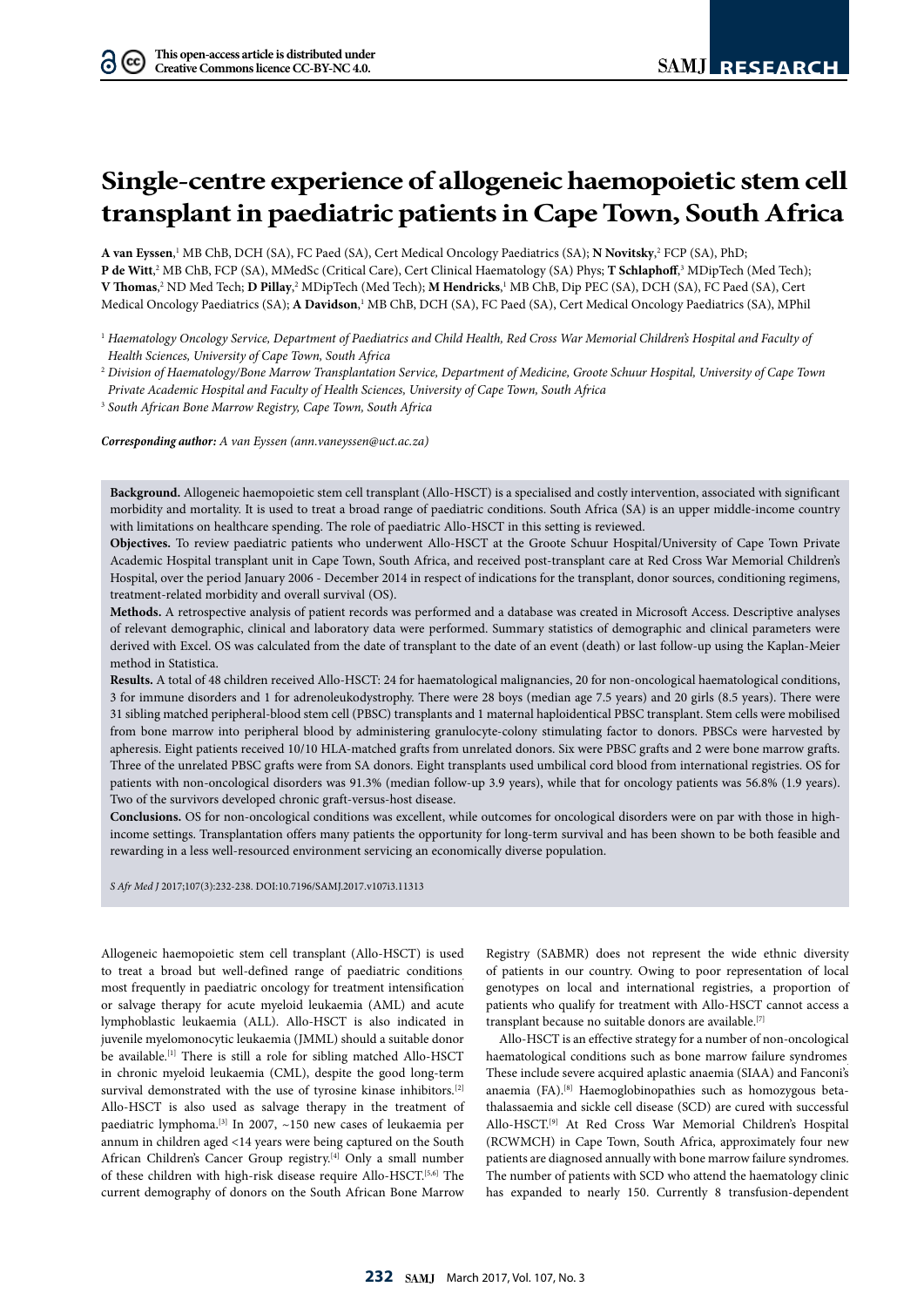thalassaemia patients attend RCWMCH: 5 with homozygous betathalassaemia and 3 with severe haemoglobin E/beta-thalassaemia.

Primary immunodeficiency disorders (PIDs) can be ameliorated by Allo-HSCT.<sup>[10]</sup> A recent publication<sup>[11]</sup> highlighting new diagnostic and treatment modalities aimed to increase awareness, detection and diagnosis of PIDs among SA paediatricians. Allo-HSCT can also be used to treat rarer metabolic conditions such as the liposomal storage diseases and infantile osteopetrosis as well as adrenoleukodystrophy, in which it has been shown to arrest or slow neurodegeneration.<sup>[12]</sup>

Allo-HSCT is a highly specialised and costly intervention, associated with significant morbidity and mortality As scientific knowledge improves, so does HLA typing and matching  $^{[13]}$  Combined with better supportive care, this has led to improved survival rates of Allo-HSCT patients.[14]

The role of Allo-HSCT in the context of a resource-limited upper middle-income country  $\rm ^{\rm [15]}$  must be reviewed and critically analysed to ensure that this intervention is being used safely and cost-effectively.

Children receiving healthcare in SA fall into two categories. According to the SA National Fiscal Review in 2011,<sup>[16]</sup> the vast majority (84%) receive state-funded healthcare. A smaller group have medical insurance. The policy at RCWMCH allows for state-funded patients to be eligible for a sibling matched transplant or a 10/10 HLAmatched transplant from an unrelated SA donor. The tissue typing and donor recruitment are funded by a non-profit organisation, the Sunflower Fund. For patients with medical insurance, an international donor search can be accessed. In recent figures quoted by the SABMR, this expense may range from ZAR300 000 to ZAR700 000, depending on where the graft is sourced and the exchange rate. Not all medical insurance policies will cover this expense.

### **Objectives**

Paediatric patients who underwent Allo-HSCT at the Groote Schuur Hospital (GSH)/University of Cape Town (UCT) Private Academic Hospital Transplant Unit in Cape Town and received post-transplant care at RCWMCH from January 2006 to December 2014 were reviewed in respect of the indications for the transplant, donor sources, conditioning regimens, treatment-related morbidity and overall survival (OS). The results of these findings were used to assess the feasibility of Allo-HSCT as well as justify the huge demand on resources required to sustain an Allo-HSCT programme providing potential cure to a small group of patients with otherwise lifethreatening illnesses in the SA setting.

## **Methods**

The folders of all paediatric patients, including those diagnosed and referred from other centres, who received treatment with Allo-HSCT or a bone marrow transplant at the GSH/UCT Private Academic Hospital Transplant Unit and post-transplant care at RCWMCH from January 2006 to December 2014 were retrospectively reviewed in December 2015. Follow-up was limited to the end of November 2015. A database was created in Microsoft Access 2007 (USA), and descriptive analyses of relevant demographic, clinical and laboratory data were performed. Specific data collected included sex of the patient, age at transplant, indication for transplant, treatment prior to transplant, conditioning regimens, haemopoietic stem cell (HSC) source, immunosuppression and graft-versus-host disease (GvHD) prophylaxis, documented infections (i.e. clinically significant positive blood culture, urine culture, nasopharyngeal aspirate and pus swab results), GvHD site, date of discharge from the transplant unit, cytomegalovirus (CMV) reactivation, transplant outcome and cause of death. The families of patients who

were alive and did not have entries within the month of November 2015 in their folders were contacted telephonically to ascertain the child's health status.

Summary statistics of demographic, clinical and relevant laboratory parameters were derived with Excel 2007 (Microsoft, USA). OS was calculated from the date of transplant to the date of an event (death) or the last follow-up using the Kaplan-Meier method on Statistica 13.2 (StatSoft, USA).

Ethical approval was obtained from the UCT Human Research Ethics Committee (ref. no. 082/2015) and Netcare Operations Committee (ref. no. MED-2015-001).

During the transplant, infection prophylaxis included oral valacyclovir (20 mg/kg/dose 8-hourly) for CMV and oral co-trimoxazole (20/100 mg for patients aged <6 months, 40/200 mg for those aged 6 months - 6 years and 80/400 mg for those aged >6 years) for *Pneumocystis jiroveci* pneumonia (PJP). There is evidence to support the use of valacyclovir over acyclovir in the prevention of CMV reactivation.<sup>[17]</sup> Patients also received fluconazole (5 mg/kg/d orally or intravenously) as fungal prophylaxis, as well as prophylactic oral ofloxacin (5 mg/kg 12-hourly). Primary care was provided by the transplant physicians at GSH with support from paediatric services at RCWMCH. Children remained in the unit until they achieved neutrophil engraftment, at which time they were either discharged home or transferred to RCWMCH. At GSH patients were treated in reverse isolation. Each room has laminar flow and high-efficiency particulate arrestance (HEPA) filtration, and a separate shower and toilet. Five patients were transferred to RCWMCH prior to engraftment because they required paediatric intensive care unit (PICU) support. During this period there were no isolation facilities or rooms with laminar flow or HEPA filtration in the RCWMCH PICU. There was a single isolation cubicle with laminar flow but no HEPA filtration in the oncology unit for bone marrow transplant patients.

Patients continued to receive supportive care at RCWMCH until at least 12 weeks after the transplant, with weekly 10 mL/ kg infusions of stabilised human serum (SHS), surveillance for GvHD, monitoring of cyclosporine levels and CMV reactivation surveillance with polymerase chain reaction and routine blood tests including full blood count, liver function tests, measurement of electrolyte levels and tests for renal function. It is common practice to use intravenous immunoglobulin G (IVIG) for CMV prophylaxis after Allo-HSCT to decrease infections and CMV reactivation.[18] SHS supplied by the Western Province Blood Transfusion Service is rich in immunoglobulin G (10 g/L).[19] Although CMV prophylaxis is not one of the indications for its use, SHS was used in these patients for this purpose instead of IVIG as it was more cost-effective. Ongoing blood product support was also administered, if required, at ongoing follow-up visits at RCWMCH once patients had been discharged from hospital. Children who developed CMV reactivation were admitted to RCWMCH for administration of intravenous ganciclovir. Similarly, those who developed intercurrent infections were admitted for broadspectrum intravenous antibiotics. Patients who developed GvHD were admitted for further investigation such as colonoscopy and biopsy or skin biopsy, and management with corticosteroids and other immunosupression. CMV and PJP prophylaxis was continued until immunosuppression had been successfully withdrawn.

Once immunosupression was withdrawn, patients either remained at RCWMCH or returned to their referring centres, where follow-up continued. They were commenced on a reimmunisation schedule 1 year after the transplant.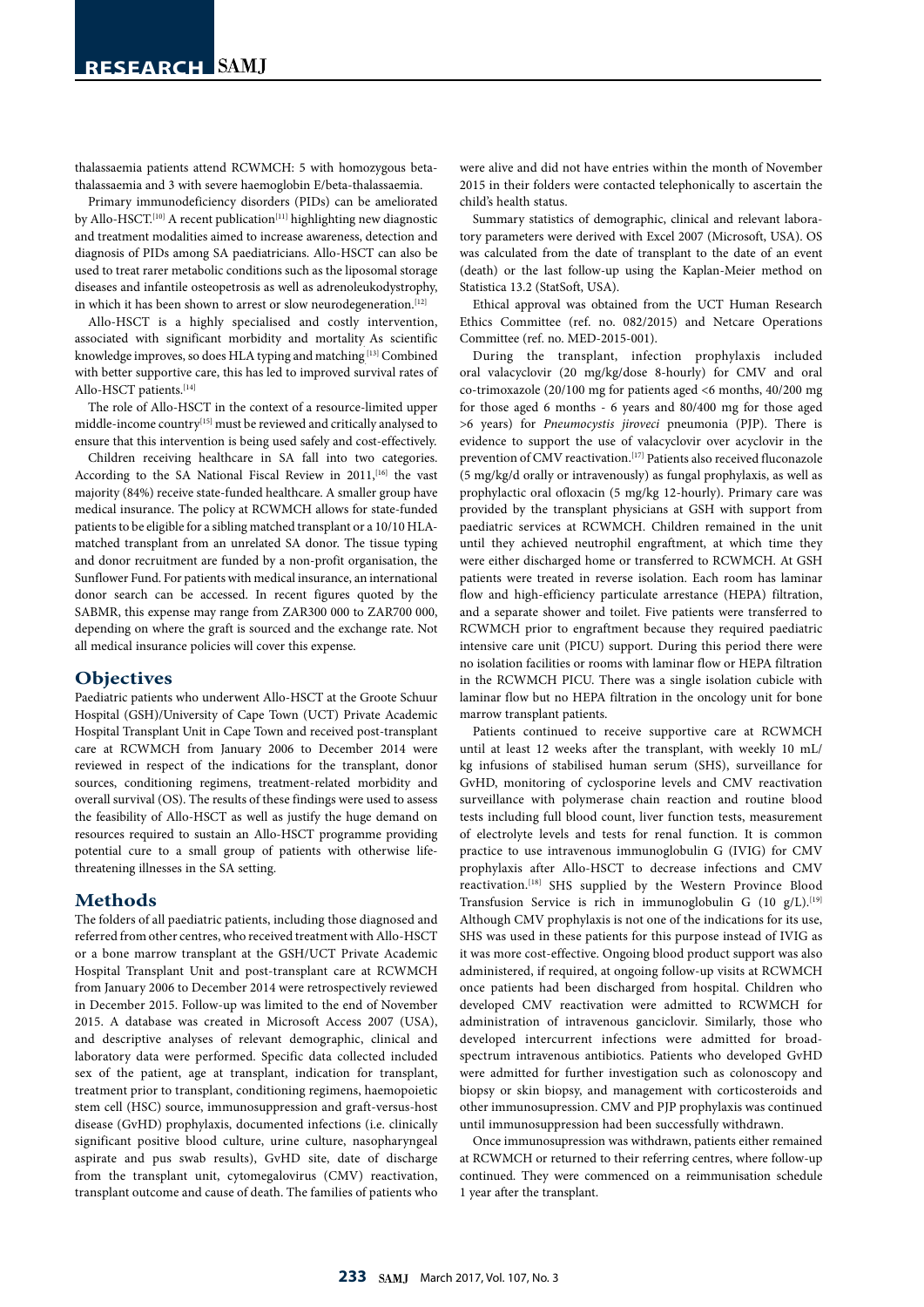# **Results**

During the 9-year study period, 48 children received an Allo-HSCT. Eighteen (37.5%) were state-funded transplants. Twenty-eight boys (median age 7.5 years) and 20 girls (median age 8.5 years), with an overall age range of 9 months - 12.3 years, had transplants. Of the 48 patients, 38 (79.2%) received peripheral-blood stem cell (PBSC) transplants: 31 of the PBSC grafts were 10/10 HLA-matched grafts from a sibling, 6 were HLA-matched grafts from an unrelated donor, and 1 was a maternal haploidentical graft.

Stem cells were mobilised using twice-daily subcutaneous injections of granulocyte-colony stimulating factor 5 µg/kg 12-hourly and harvested by apheresis on day 5 through a femoral dialysis line. Twenty of these PBSC transplants were T-cell depleted using ex vivo addition of alemtuzumab (1 mg/10<sup>8</sup> mononuclear cells) to the graft.<sup>[20]</sup>

Two patients received bone marrow grafts from unrelated donors. All unrelated bone marrow grafts were 10/10 HLA-matched donorrecipient pairs. Eight patients received umbilical cord blood (UCB) transplants from international registries. Three of the unrelated HLAmatched grafts were from SA donors. Procurement of all unrelated grafts was facilitated by the SABMR.

There were 24 patients who received an Allo-HSCT for an underlying malignancy. These transplants are described in Table 1.

Of the 10 patients who received transplants for ALL, 9 had relapsed disease and were in a second or subsequent remission. One patient was transplanted in first remission for a balanced translocation (1; 19). Five of the ALL patients died after the transplant. One patient died of relapsed disease, 7 months after a non-T-cell-depleted PBSC transplant, 1 died of pneumonia 1 month after a 4/6 HLA-matched unrelated UCB transplant, and 3 died of complications of GvHD after the transplant. These patients were a child who died 2 months after a 6/6 HLA-matched unrelated UCB transplant following a complicated course including BK virus infection, cyclosporine toxicity, renal failure, central pontine myelinolysis and adenovirus pneumonia, a child who died 4 months after a 4/6 HLA-matched unrelated UCB transplant following an ascending BK virus infection involving the kidney, and a child who died from chronic lung disease 5 months after a non-T-cell-depleted sibling matched PBSC transplant.

Nine patients with AML received transplants. Only 2 of these had relapsed disease. They were both in remission following reinduction chemotherapy before the transplant, and both died after the transplant. One patient relapsed, while the other developed chronic GvHD and died from sepsis. The other 7 AML patients were transplanted in first remission because of assignment of high risk based on cytogenetics, or poor response to induction chemotherapy. Four children were referred for transplantation because they were not in remission at the end of the induction. Two of these children died from relapsed disease after the transplant. At RCWMCH all patients with AML, except those with good-risk cytogenetics, are considered for sibling HLA-matched Allo-HSCT in first remission. There was one such patient in this cohort of nine. Good-risk cytogenetics include translocation (8; 21), inversion 16 and translocation (16; 16). Standard-risk patients include all those with neither good- nor poor-risk cytogenetics and those who are in remission after the first induction block. There was one patient who met these criteria. Poorrisk cytogenetics include monosomy 5 or 7, deletion (5q), abnormal (3q), translocation (9; 22) and more than five major karyotype abnormalities. Two patients with monosomy 7 were transplanted.

The two patients transplanted for JMML were both alive and well at the time of writing, the patient who received a 5/6 HLA-matched unrelated UCB transplant at 6 years after the transplant and the patient who received the matched unrelated PBSC transplant at 4 years and 7 months after the transplant.

There were 24 patients who received transplants for nononcological indications (Table 2), of whom 14 were alive and in remission at the time of writing, with a median follow-up of 1.86 years (range 36 days - 7.3 years). OS was 56.8%. Transplantrelated mortality (TRM) at 100 days post transplant was 12.5%. Fig. 1 demonstrates the overall survival curve for these transplants.

Six children had transfusion-dependent disorders: 4 had thalassaemia major, 1 sideroblastic anaemia (SA) and 1 haemolytic anaemia (HA). HA is an unusual indication for Allo-HSCT, and the decision to recommend Allo-HSCT in this patient was made after exhaustive testing failed to identify the cause of the child's ongoing haemolysis, which required ongoing regular transfusion. Two patients had SCD, one of whom had sickle-haemoglobin D-Punjab. Both patients had recurrent painful crises, and matched sibling donors were available. They received non-T-cell-depleted PBSC grafts.

Eleven patients had bone marrow failure syndromes. Of these, 4 had SIAA: 3 of these patients received T-cell-depleted sibling matched PBSC grafts and 1 a 10/10 HLA-matched unrelated PBSC graft from an international donor. Seven patients had FA. Of these, 5 received sibling matched PBSC grafts, 3 of which were T-cell depleted, 1 received a T-cell-depleted sibling matched bone marrow graft, and 1 received a T-cell-depleted matched unrelated PBSC graft. One patient with myelodysplasia (MD) received a non-T-cell-depleted matched unrelated PBSC graft. There was only 1 death among these 11 patients. This was a patient with FA transplanted with a non-T-cell-depleted sibling matched PBSC graft who developed GvHD and then died of graft failure 5 months after the transplant.

Three children were transplanted for immunodeficiency. These included 2 patients with severe combined immunodeficiency disorder (SCID), of whom 1 received a 5/6 HLA-matched UCB graft and 1 a T-cell-depleted maternal haploidentical PBSC graft. The third patient had immunodysregulation polyendocrinopathy enteropathy X-linked (IPEX) syndrome. This patient received a 10/10 HLAmatched unrelated graft. All 3 patients were alive at the time of writing.

One child with adrenoleukodystrophy received a non-T-celldepleted sibling matched PBSC graft. He was doing well at the time of writing, and his neuroregression had been arrested.

Of the 24 patients transplanted for non-oncological conditions, 22 were alive at the time of writing, at a median follow-up of 3.94 years (range 87 days - 9.22 years). OS was 91.3%, and TRM at 100 days post transplant was 0%. The overall survival curve for these transplants is shown in Fig. 2.

Three patients have experienced chronic GvHD. Two of these patients were still receiving immunosuppression at the time of writing. Both had received T-cell-depleted sibling matched PBSC transplants, the first patient for relapsed ALL and the other for SIAA. The patient with ALL was receiving low-dose prednisone for chronic immune-mediated fasciitis 17 months post transplant. The patient with SIAA, who was being treated with mycophenolic acid and prednisone for eosinophilic myositis and fasciitis, was 4 years and 8 months post transplant at the time of writing. The third patient, who was transplanted for SCD, had chronic GvHD involving the skin, gut and liver and eosinophilic myositis and fasciitis with a complex regional pain syndrome requiring long-term treatment with corticosteroids and tacrolimus for 2 years post transplant. This patient was doing well after 1 year off all immunosuppression.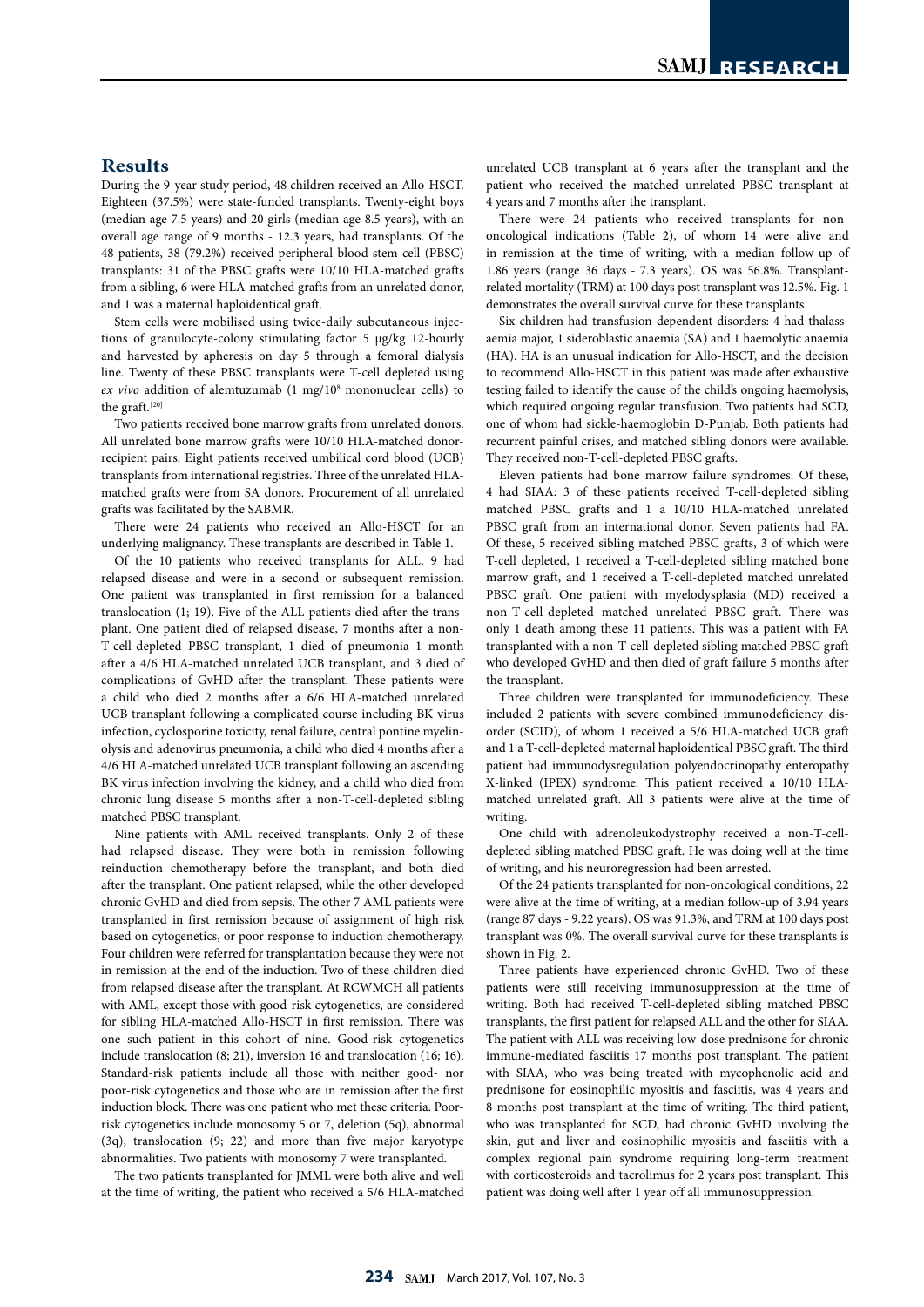| Case           |                                | T-cell   |                                          | <b>Indication</b> for                            |                                                           | <b>GvHD</b>                   | <b>CMV</b>   |                                                                            |
|----------------|--------------------------------|----------|------------------------------------------|--------------------------------------------------|-----------------------------------------------------------|-------------------------------|--------------|----------------------------------------------------------------------------|
| no.            | Graft                          | depleted | <b>Diagnosis</b>                         | transplant                                       | <b>Conditioning regimens</b>                              | prophylaxis                   | reactivation | Outcome                                                                    |
| $\mathbf{1}$   | <b>UCB 6/6</b>                 | No       | ALL                                      | Relapsed disease                                 | TBI/fludarabine                                           | Cyclosporine                  | No           | Died 4 mo post transplant<br>from acute GvHD/adeno-<br>virus/renal failure |
| $\overline{2}$ | <b>UCB 5/6</b>                 | No       | JMML                                     | Failed ATRA<br>treatment                         | Busulphan/fludarabine/<br>melphalan                       | Cyclosporine                  | No           | Alive and well                                                             |
| 3              | <b>UCB 5/6</b>                 | No       | Hepatosplenic<br>gamma/delta<br>lymphoma | Hepatosplenic<br>gamma/delta<br>lymphoma         | Busulphan/fludarabine/<br>melphalan                       | Cyclosporine                  | No           | Alive and well                                                             |
| $\overline{4}$ | <b>UCB 5/6</b>                 | Yes      | ALL                                      | Relapsed disease                                 | TBI/fludarabine                                           | Cyclosporine                  | No           | Alive and well                                                             |
| 5              | UCB 4/6                        | No       | ALL                                      | Relapsed disease                                 | TBI/fludarabine/<br>cyclophosphamide/ATG                  | Cyclosporine                  | No           | Died 1 mo post transplant<br>from pneumonia                                |
| 6              | <b>UCB 4/6</b>                 | No       | ALL                                      | Relapsed disease                                 | TBI/fludarabine/<br>cyclophosphamide/ATG                  | Cyclosporine                  | No           | Died 4 mo post transplant<br>from acute GvHD                               |
| 7              | <b>UCB 4/6</b>                 | No       | AML                                      | AML monosomy<br>7                                | Busulphan/melphalan/<br>cyclophosphamide                  | Cyclosporine                  | No           | Died 3.5 mo post<br>transplant from acute gut<br>GvHD                      |
| $\,8\,$        | Sibling matched<br>PBSC        | No       | ALL                                      | Relapsed disease                                 | TBI/fludarabine/<br>cyclophosphamide/ATG                  | Cyclosporine                  | No           | Died 7 mo post transplant<br>from relapsed ALL                             |
| 9              | Sibling matched<br>PBSC        | No       | ALL                                      | Relapsed disease                                 | TBI/fludarabine/<br>cyclophosphamide                      | Cyclosporine                  | No           | Died 5 mo post transplant<br>from chronic lung GvHD                        |
| 10             | Sibling matched<br>PBSC        | No       | ALL                                      | Relapsed disease                                 | TBI/fludarabine/<br>cyclophosphamide                      | Cyclosporine/<br>methotrexate | No           | Alive and well                                                             |
| 11             | Sibling matched<br>PBSC        | No       | ALL                                      | Relapsed disease                                 | TBI/fludarabine/<br>cyclophosphamide                      | Cyclosporine                  | No           | Alive and well                                                             |
| 12             | Sibling matched<br>PBSC        | Yes      | ALL                                      | Relapsed disease                                 | TBI/fludarabine                                           | Cyclosporine                  | No           | Alive<br>Chronic GvHD                                                      |
| 13             | Sibling matched<br>PBSC        | Yes      | ALL                                      | Translocation<br>(1; 19)                         | TBI/fludarabine                                           | Cyclosporine                  | Yes          | Alive and well                                                             |
| 14             | Sibling matched<br><b>PBSC</b> | Yes      | AML                                      | Failure to remit<br>after induction 1            | Busulphan/melphalan/<br>cyclophosphamide                  | Cyclosporine                  | Yes          | Alive and well                                                             |
| 15             | Sibling matched<br>PBSC        | Yes      | AML                                      | Relapsed disease                                 | Busulphan/melphalan/<br>cyclophosphamide                  | Cyclosporine                  | No           | Died 26 mo post<br>transplant of relapsed<br>disease                       |
| 16             | Sibling matched Yes<br>PBSC    |          | AML                                      | Failure to remit<br>after induction 1            | Reduced intensity:<br>busulphan/melphalan/<br>fludarabine | Cyclosporine                  | No           | Died 8 mo post transplant<br>of relapsed disease                           |
| 17             | Sibling matched<br>PBSC        | No       | AML                                      | Failure to remit<br>after induction 1            | Busulphan/melphalan/<br>cyclophosphamide                  | Cyclosporine                  | Yes          | Died 5 mo post transplant<br>of relapsed disease                           |
| 18             | Sibling matched<br>PBSC        | No       | AML                                      | Relapsed disease                                 | Busulphan/melphalan/<br>cyclophosphamide                  | Cyclosporine/<br>methotrexate | Yes          | Died 6 mo post transplant<br>of chronic GvHD/sepsis                        |
| 19             | Sibling matched<br>PBSC        | Yes      | AML                                      | Standard risk<br>with sibling<br>donor available | Busulphan/melphalan/<br>cyclophosphamide/ATG              | Cyclosporine                  | No           | Alive and well                                                             |
| 20             | Sibling matched<br>PBSC        | Yes      | AML                                      | Failure to remit<br>after induction 1            | Busulphan/melphalan/<br>cyclophosphamide                  | Cyclosporine                  | Yes          | Alive and well                                                             |
| 21             | Sibling matched<br>PBSC        | No       | <b>CML</b>                               | Relapsed on<br>imatinib                          | Busulphan/melphalan/<br>cyclophosphamide                  | Cyclosporine                  | No           | Alive and well                                                             |
| 22             | Matched<br>unrelated PBSC      | Yes      | AML                                      | AML monosomy<br>7                                | Busulphan/melphalan/<br>cyclophosphamide/ATG              | Cyclosporine                  | Yes          | Alive and well                                                             |
| 23             | Matched<br>unrelated PBSC      | No       | JMML                                     | Failed CRA<br>treatment                          | Busulphan/melphalan/<br>cyclophosphamide/ATG              | Cyclosporine                  | No           | Alive and well                                                             |
| 24             | Matched<br>unrelated PBSC      | Yes      | $\operatorname{ALCL}$                    | Relapsed disease                                 | Busulphan/melphalan/<br>cyclophosphamide/ATG              | Cyclosporine                  | No           | Alive and well                                                             |

 $\mbox{TBI} = \mbox{total body irradiation; ATRA = all-trans retionic acid; ATG = antithymocyte globulin; CRA = cis-retinoic acid.}$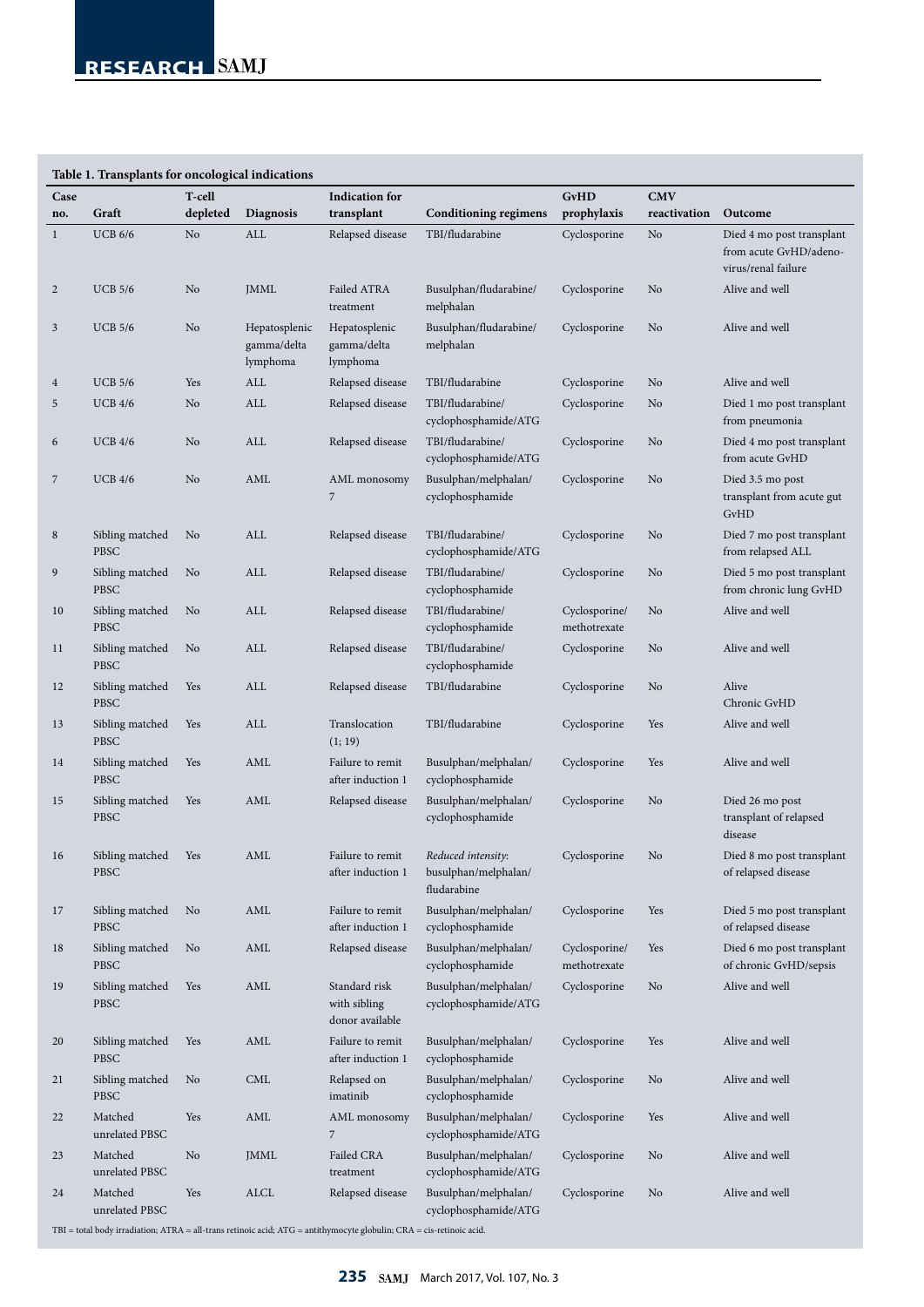| Table 2. Transplants for non-oncological indications |                                  |          |                                |                                                                |                                     |                |                                                                          |  |  |  |  |
|------------------------------------------------------|----------------------------------|----------|--------------------------------|----------------------------------------------------------------|-------------------------------------|----------------|--------------------------------------------------------------------------|--|--|--|--|
| Case                                                 |                                  | T-cell   |                                |                                                                |                                     | <b>CMV</b>     |                                                                          |  |  |  |  |
| no.                                                  | Graft                            | depleted | <b>Diagnosis</b>               | Conditioning                                                   | GvHD prophylaxis                    | reactivation   | Outcome                                                                  |  |  |  |  |
| 1                                                    | Sibling matched PBSC             | No       | FA                             | Busulphan/fludarabine/<br>cyclophosphamide/ATG/<br>alemtuzumab | Cyclosporine                        | Yes            | Died 5 mo post<br>transplant<br>Developed GvHD<br>and then graft failure |  |  |  |  |
| 2                                                    | Sibling matched PBSC             | No       | FA                             | Busulphan/fludarabine/ATG                                      | Cyclosporine                        | No             | Alive and well                                                           |  |  |  |  |
| 3                                                    | Sibling matched PBSC             | No       | FA                             | Fludarabine/cyclophosphamide/<br>ATG                           | Cyclosporine/<br>methotrexate       | No             | Alive and well                                                           |  |  |  |  |
| 4                                                    | Sibling matched PBSC             | Yes      | FA                             | Busulphan/fludarabine/<br>cyclophosphamide/ATG                 | Cyclosporine                        | Yes            | Alive and well                                                           |  |  |  |  |
| 5                                                    | Sibling matched PBSC             | Yes      | FA                             | Busulphan/fludarabine/ATG                                      | Cyclosporine                        | No             | Alive<br>Chronic GvHD                                                    |  |  |  |  |
| 6                                                    | Sibling matched PBSC             | Yes      | <b>SIAA</b>                    | Busulphan/fludarabine/<br>cyclophosphamide/ATG                 | Cyclosporine                        | No             | Alive and well                                                           |  |  |  |  |
| 7                                                    | Sibling matched PBSC             | Yes      | <b>SIAA</b>                    | Fludarabine/cyclophosphamide                                   | Cyclosporine                        | No             | Alive and well                                                           |  |  |  |  |
| 8                                                    | Sibling matched PBSC             | Yes      | <b>SIAA</b>                    | Fludarabine/cyclophosphamide                                   | Cyclosporine                        | No             | Died 6 mo post<br>transplant from<br>Gram-negative<br>septicaemia        |  |  |  |  |
| 9                                                    | Sibling matched PBSC             | Yes      | Thalassaemia major             | Busulphan/fludarabine/ATG                                      | Cyclosporine                        | No             | Alive and well                                                           |  |  |  |  |
| 10                                                   | Sibling matched PBSC             | Yes      | Thalassaemia major             | Busulphan/fludarabine/ATG                                      | Cyclosporine                        | No             | Alive and well                                                           |  |  |  |  |
| 11                                                   | Sibling matched PBSC             | No       | Thalassaemia major             | Busulphan/fludarabine/ATG                                      | Cyclosporine                        | No             | Alive and well                                                           |  |  |  |  |
| 12                                                   | Sibling matched PBSC             | No       | Thalassaemia major             | Busulphan/fludarabine/ATG                                      | Cyclosporine                        | No             | Alive and well                                                           |  |  |  |  |
| 13                                                   | Sibling matched PBSC             | No       | Sickle-haemoglobin<br>D-Punjab | Busulphan/fludarabine/<br>cyclophosphamide/ATG                 | Cyclosporine/<br>methotrexate       | No             | Alive and well                                                           |  |  |  |  |
| 14                                                   | Sibling matched PBSC             | No       | <b>SCD</b>                     | Busulphan/fludarabine/<br>cyclophosphamide/ATG                 | Cyclosporine                        | No             | Alive and well                                                           |  |  |  |  |
| 15                                                   | Sibling matched PBSC             | Yes      | SA                             | Busulphan/fludarabine/ATG                                      | Cyclosporine                        | No             | Alive and well                                                           |  |  |  |  |
| 16                                                   | Sibling matched PBSC             | No       | HA                             | Busulphan/fludarabine/cyclo-<br>phosphamide/melphalan/ATG      | Cyclosporine                        | No             | Alive and well                                                           |  |  |  |  |
| 17                                                   | Sibling matched PBSC             | Yes      | Adrenoleukodystrophy           | Busulphan/fludarabine/ATG                                      | Cyclosporine                        | No             | Alive and well                                                           |  |  |  |  |
| 18                                                   | Sibling matched bone<br>marrow   | Yes      | FA                             | Fludarabine/cyclophosphamide/<br>ATG                           | Cyclosporine                        | No             | Alive and well                                                           |  |  |  |  |
| 19                                                   | Matched unrelated<br>PBSC        | Yes      | FA                             | $\operatorname{Fludarabine/cyclophosphamide}$                  | Cyclosporine                        | Yes            | Alive and well                                                           |  |  |  |  |
| 20                                                   | Matched unrelated<br><b>PBSC</b> | No       | SIAA                           | Busulphan/fludarabine/<br>cyclophosphamide/ATG                 | Cyclosporine/<br>methotrexate       | No             | Alive and well                                                           |  |  |  |  |
| 21                                                   | Matched unrelated<br><b>PBSC</b> | No       | MD                             | Busulphan/melphalan/<br>cyclophosphamide/ATG                   | Cyclosporine                        | Yes            | Alive and well                                                           |  |  |  |  |
| 22                                                   | Matched unrelated<br>bone marrow | No       | <b>IPEX</b>                    | Busulphan/fludarabine/ATG                                      | Mycophenolate<br>mofetil/tacrolimus | No             | Alive and well                                                           |  |  |  |  |
| 23                                                   | Haploidentical PBSC              | Yes      | <b>SCID</b>                    | Busulphan/fludarabine/<br>alemtuzumab                          | Cyclosporine                        | N <sub>o</sub> | Alive and well                                                           |  |  |  |  |
| 24                                                   | <b>UCB 5/6</b>                   | No.      | SCID                           | Busulphan/fludarabine/ATG                                      | Cyclosporine/<br>methotrexate       | No             | Alive and well                                                           |  |  |  |  |
|                                                      | ATG = antithymocyte globulin.    |          |                                |                                                                |                                     |                |                                                                          |  |  |  |  |

# **Discussion**

The Cape Town paediatric transplant experience has been a major success, demonstrating OS of 91.3% with median follow-up of 3.94 years for non-oncological indications. TRM at 100 days post transplant for non-oncological indications was 0%. The OS for haematopoietic malignancies was 56.8% with a median follow-up of 1.86 years and TRM at 100 days post transplant of 12.5%. It is not possible to compare the outcomes of Allo-HSCT performed for oncological and non-oncological conditions. Our outcomes (OS 44.4%) for children treated for relapsed ALL are in keeping with experience in the developed world,<sup>[5,21]</sup> and Allo-HSCT offered the best potential cure to these children. The results for patients with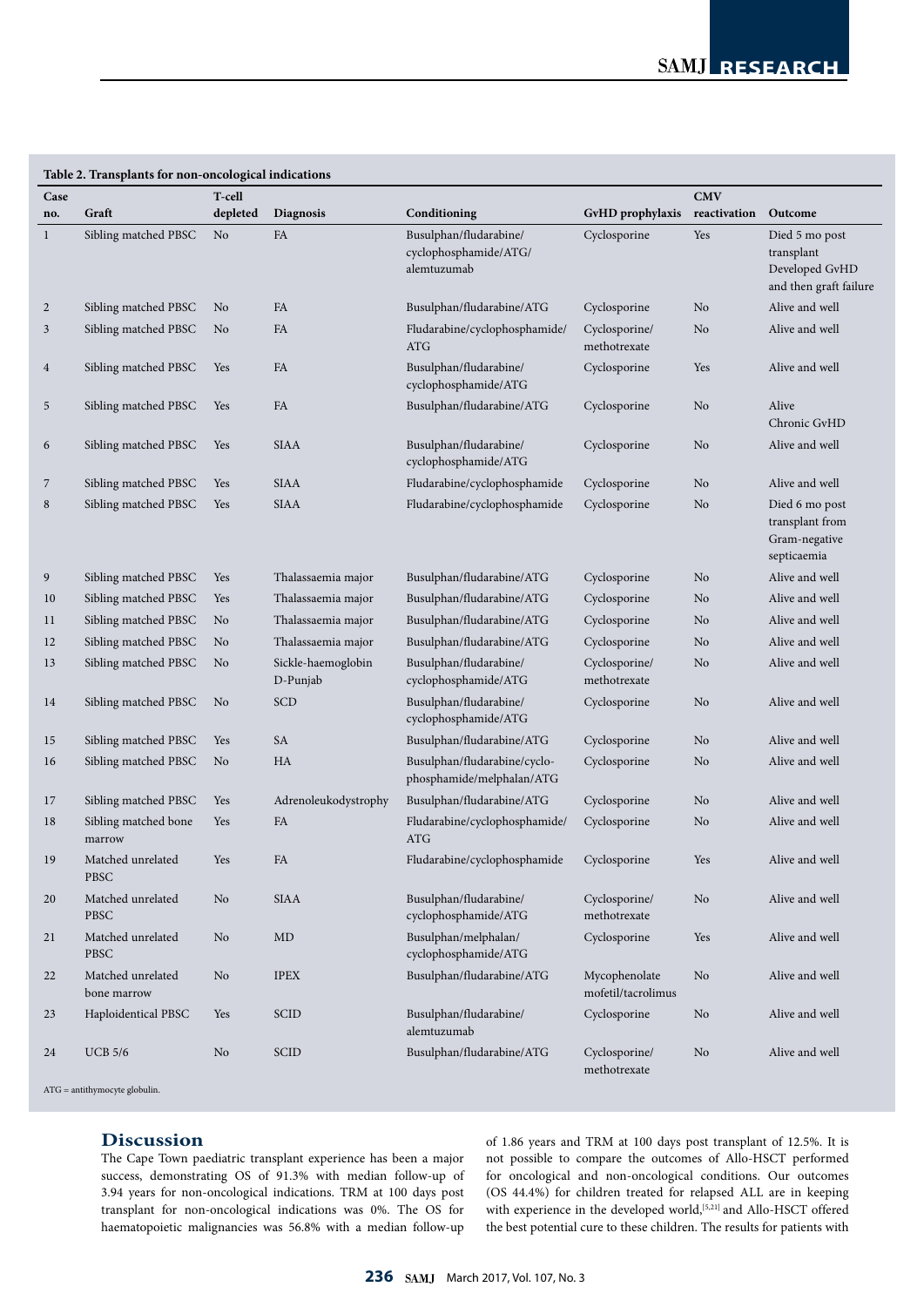

*Fig. 1. Overall survival curve for oncological indications.*



*Fig. 2. Overall survival curve for non-oncological indications.*

AML (OS 44.4%) are also comparable to those from units in highincome settings.[22]

Only three of the 36 surviving patients (8.3%) have experienced chronic GvHD requiring ongoing immunosuppression, suggesting that *ex vivo* T-cell depletion of the PBSC grafts has been effective in reducing the incidence of GvHD. Some of the literature on paediatric Allo-HSCT favours the use of bone marrow as a source of graft over PBSCs owing to the increased risk of chronic GvHD with PBSCs.[23] Most of the transplants at GSH and the UCT Private Academic Hospital made use of PBSC grafts. The use of T-cell depletion by exposure of the PBSC graft to alemtuzumab *ex vivo* to prevent GvHD was described by Hale and Waldmann<sup>[24]</sup> in 1993. Wood *et al*.<sup>[25]</sup> from Cape Town reported gratifying results with regard to quality of life and a low incidence of GvHD when using this technique in an adult population in 1994. Our experience has corroborated these findings.

Although T-cell depletion may carry the potential risk of increased viral complications after the transplant,[26] we have found *ex vivo* immunodepletion of grafts to be effective and safe, with only 9 of 48 transplants (18.8%) being complicated by CMV reactivation. There were no deaths due to CMV reactivation, but one patient was re-transplanted after overwhelming CMV infection resulted in graft failure. The patient did very well after the second graft. This is in keeping with the morbidity described in an adult cohort from GSH<sup>[27]</sup> and is also below the 30% suggested by Azevedo *et al*. [28]

Successful Allo-HSCT can significantly improve quality of life for patients requiring regular transfusion.<sup>[9]</sup> It reduces the cumulative

financial burden of blood products, chelation and treatment of iron overload-related morbidity, which place an enormous load on an already overburdened healthcare system. Current monthly cost estimates for a child include admission to hospital (ZAR1 900/day), filtered packed red cells (ZAR1 500/unit) and chelation (deferasirox ZAR2 300 - 5 000/month). Our considerable success in this group of patients, although a small cohort (*n*=4), suggests that Allo-HSCT is a very favourable therapeutic intervention in these cases.

Allo-HSCT is the only curative option for children affected by SCD, offering longevity and improved quality of life if performed timeously and for the correct indications. Current guidelines for paediatric patients are that it should be reserved for children aged <17 years, those with severe symptoms of SCD, unresponsive to hydroxyurea, and those with SCD-related organ damage (e.g. stroke, acute chest syndrome, multiple sites of osteonecrosis), if a sibling matched donor is available.<sup>[9]</sup> As migration brings a growing number of these patients into SA,<sup>[29]</sup> transplantation may need to be considered to an increasing extent.

#### **Conclusions**

In this cohort, the source of HSCs and access to Allo-HSCT were largely determined by the patients' economic resources and availability of suitable donors on the SABMR. OS for non-oncological conditions was excellent, while outcomes for oncological disorders were on par with those in high-income settings. Transplantation presented the best opportunity for long-term survival for the children who underwent the procedure.

Allo-HSCT has an important role to play in the management of paediatric patients. Despite local resource challenges, innovative and judicious use of this modality in respect of indication and recipient choice, as well as HSC source, will ensure successful outcomes and sustainability of this instrument. Patients who are eligible for Allo-HSCT and their siblings should therefore be tissue typed. Increasing donor awareness is critical in SA. Higher numbers of available local donors increase patients' chance of a suitable HLA match.

- 1. Miano M, Labopin M, Hartmann O, Angelucci E, et al. Haematopoietic stem cell transplantation trends in children over the last three decades: A survey by the Paediatric Diseases Working Party at the European Group for Blood and Marrow Transplantation. Bone Marrow Transplant 2007;39(2):89-99. http://dx.doi.org/10.1038/sj.bmt.1705550
- 2. Andolina J, Neudorf S, Corey S. How I treat childhood CML. Blood 2012;119(8):1821-1830. [http://](http://dx.doi.org/10.1182/blood-2011-10-380774 ) [dx.doi.org/10.1182/blood-2011-10-380774](http://dx.doi.org/10.1182/blood-2011-10-380774 )
- 3. Attarbaschi A, Dworzak M, Steiner M, Urban C. Outcome of children with primary resistant or relapsed non-Hodgkin lymphoma and mature B cell leukaemia after intensive first-line treatment: A population-based analysis of the Austrian Cooperative Study Group. Pediatr Blood Cancer 2005;44(1):70-76. http://dx.doi.org/10.1002/pbc.20121
- 4. Stefan DC. Epidemiology of childhood cancer and the SACCSG tumour registry. CME 2010;28(7):317- 319.
- 5. Einsiedel HG, von Stackelberg A, Hartmann R, et al. Long-term outcome in children with relapsed ALL by risk-stratified salvage therapy: Results of Trial Acute Lymphoblastic Leukaemia-Relapse Study of the Berlin-Frankfurt-Munster Group 87. J Clin Oncol 2005;23(31):7942-7950. [http://dx.doi.](http://dx.doi.org/10.1200/JCO.2005.01.1031 ) [org/10.1200/JCO.2005.01.1031](http://dx.doi.org/10.1200/JCO.2005.01.1031 )
- 6. Niewerth D, Creutzig U, Bierings M, Kaspers G. A review on allogeneic stem cell transplantation for newly diagnosed pediatric acute myeloid leukaemia. Blood 2010;116(13):2205-2214. [http://dx.doi.](http://dx.doi.org/10.1182/blood-2010-01-261800 )<br>org/10.1182/blood-2010-
- 7. Du Toit E, Schlaphoff T, Borril V. The South African bone marrow registry role in providing unrelated donors for allogeneic stem cell transplantation. CME 2012;30(8):293-294. 8. Myers KC, Davies SM. Hematopoietic stem cell transplantation for bone marrow failure syndromes in
- children. Biol Blood Marrow Transplant 2009;15(3):279-292. http://dx.doi.org/10.1016/j.bbmt.2008.11.037 9. Angelucci E, Matthes-Martin S, Baronciani D, et al. Hematopoietic stem cell transplantation in
- thalassaemia major and sickle cell disease: Indications and management recommendations from an expert international expert panel. Haematologica 2014;99(5):811-820. [http://dx.doi.org/10.3324/](http://dx.doi.org/10.3324/haematol.2013.099747 ) matol.2013.099747
- 10. Mitchell R, Nivison-Smith I, Anazodo A, et al. Outcomes of hematopoietic stem cell transplantation in primary immunodeficiency: A report from the Australian and New Zealand Children's Haematology Oncology Group and the Australasian Bone Marrow Transplant Recipient Registry. Biol Blood Marrow Transplant 2013;19(3):338-343. http://dx.doi.org/10.1016/j.bbmt.2012.11.619
- 11. Eley B, Esser M. Investigation and management of primary immunodeficiency in South African children. S Afr Med J 2014;104(11):793. http://dx.doi.org/10.7196/SAMJ.8946 12. Passweg JR, Baldomero H, Peters C, et al. Hematopoietic SCT in Europe: Data and trends in 2012
- with special consideration of pediatric transplantation*.* Bone Marrow Transplant 2014;49(6):744-750. http://dx.doi.org/10.1038/bmt.2014.55
- 13. Harvey J, Green A, Cornish J, et al. Improved survival in matched unrelated donor transplant for ALL since the introduction of high resolution matching at HLA class I and II. Bone Marrow Transplant 2012;47(10):1294-1300. http://dx.doi.org/10.1038/bmt.2012.8